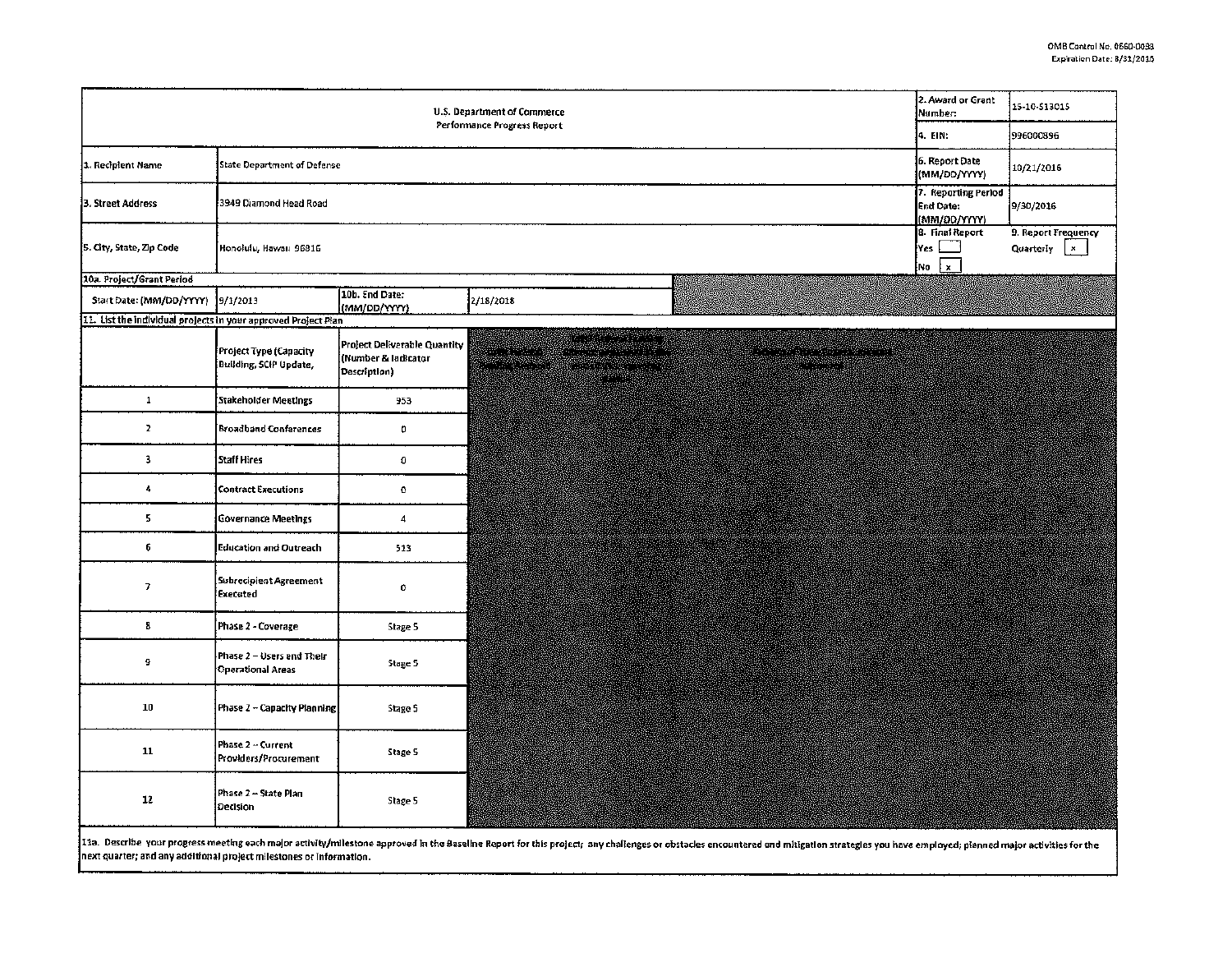.<br>Activities in the third quarter involved continued updates on FirstNet to 6911 Board for on-going feedback and inclusion of the members of that Board and the Public Safety attendees from across the state. Attendees manta progress and maintain interest in the state plan. During this quarter, the SCIP meetings focused on FirstNet state plan presentation related to Hawaii Consultation and QPP CTT presented by Doug Harder and Ed Parkinson, for and Doug Harder for the second presentation. Counties and state agency representatives were actively engaged and asked questions of the presenters. The SPOC and members of the National Governor's Association policy academy interoperable communications have briefed cabinet level officials, mayors or their representatives, and public safety leaders as to the value of governance in several ways: an SIEB Summit held in July with members of the S devoted to FirstNet, and a second state subcommittee meeting of SIEB members in September. All actions were in anticipation of formalizing a strong governance board to oversee public safety communications and deployment of Band 14 Proposal for Hawan was written and submitted to NTIA; Hawan was notified of its award in September. Meetings were held with stakeholders to begin preliminary planning for implementation of the Plan and review vendo price list. SWIC continues participated in on-going meetings with the Western States committee, a group of states which meet bi- monthly to share ideas and work on FN within their jurisdictions. The Project was also audite guarter.

11b. If the project team anticipates requesting any changes to the approved Baseline Report in the next quarter, describe those below. Note that any substantive changes to the Baseline Report must be approved by the Depart Commerce before Implementation.

11c. Provide any other information that would be useful to NTIA as it assesses this project's progress.

An on-going issue for Hawau remains the lack of resources, both in personnel and dollars. Travel intrastate and to the mainland is essential to keep local stakeholders engaged and keep the SPOC and at least one or two othe hational efforts. As the time gets closer to FirstNet submitting the Hawaii state plan, the issue of dollars is even more critical. Dollars must be avallable to assist the state in getting the key stakeholders to meetings ,<br>an additional expert or experts to help advise the Hawaii team. By the time the Plan is submtted to the state (according to FN's projection) most of the grant dollars may be gone.

11d. Describe any success stories or best practices you have identified. Please be as specific as possible. Seing a one of the States selected to participate in the NGA Policy Academy is important to help move forward gove This was a competitive process and we were proud to be selected as one of 5 states. FN was present at the kick-off meeting and tied the efforts of the Academy to how important is governance in moving forward state plans, a 12. Personnel

12a. If the project is not fully staffed, describe how any lack of staffing may impact the project's time line and when the project will be fully staffed.

Lack of staffing continues to be a challenge. Current staff already have full time responsibulties which are also critical. While there is a synergy, it is still a challenge to keep current and keep up the performance we expect from ourselves. This statement was made in the last regort. It has not changed.

| 12b. Staffing Table                                                                                                                   |                       |                                                                           |                          |                      |                               |                   |                 |                                                |                                          |
|---------------------------------------------------------------------------------------------------------------------------------------|-----------------------|---------------------------------------------------------------------------|--------------------------|----------------------|-------------------------------|-------------------|-----------------|------------------------------------------------|------------------------------------------|
| Job Title                                                                                                                             | <b>FTE%</b>           | Project (s) Assigned<br>Change                                            |                          |                      |                               |                   |                 |                                                |                                          |
| Statewide Interoperable                                                                                                               |                       |                                                                           |                          |                      |                               |                   |                 |                                                |                                          |
| Communcations Coordinator                                                                                                             | ۰                     | The state has now began paying the salary for the SLIGP full time.<br>Yes |                          |                      |                               |                   |                 |                                                |                                          |
|                                                                                                                                       |                       |                                                                           |                          |                      |                               |                   |                 |                                                |                                          |
|                                                                                                                                       |                       |                                                                           |                          |                      |                               |                   |                 |                                                |                                          |
|                                                                                                                                       |                       |                                                                           |                          |                      |                               |                   |                 |                                                |                                          |
|                                                                                                                                       |                       |                                                                           |                          |                      |                               |                   |                 |                                                |                                          |
| 13. Subcontracts (Vendors and/or Subreciplents)                                                                                       |                       |                                                                           |                          |                      |                               |                   |                 |                                                |                                          |
| 13a. Subcontracts Table - Include all subcontractors. The totals from this table must equal the "Subcontracts Total" in Question 14f. |                       |                                                                           |                          |                      |                               |                   |                 |                                                |                                          |
| Name                                                                                                                                  |                       | <b>Subcontract Purpose</b>                                                | Түре<br>(Vendor/Subrec.) | RFP/RFQ Issued (Y/N) | Contract<br>Executed<br>(Y/N) | <b>Start Date</b> | <b>End Date</b> | <b>Total Federal Funds</b><br><b>Allocated</b> | <b>Total Matching Funds</b><br>Aliocated |
| Keller and Heckman                                                                                                                    | Legal consultation    |                                                                           | vender prime             |                      |                               | Fall 2013         | 6/30/2015       | \$200,000.00                                   | \$0.00                                   |
| Keller and Heckman                                                                                                                    | Legal consultation    |                                                                           | [vender prime-           |                      |                               | 6/4/2015          | 6/30/2016       | \$95,000.00                                    | \$0.00                                   |
| SSFM                                                                                                                                  | Outreach and Planning |                                                                           | vender prime             |                      |                               | 4/15/2015         | 7/1/2016        | \$336,563.00                                   | \$0,00                                   |
| 13b. Describe any challenges encountered with vendors and/or subrecipients.                                                           |                       |                                                                           |                          |                      |                               |                   |                 |                                                |                                          |
| <i>None</i>                                                                                                                           |                       |                                                                           |                          |                      |                               |                   |                 |                                                |                                          |